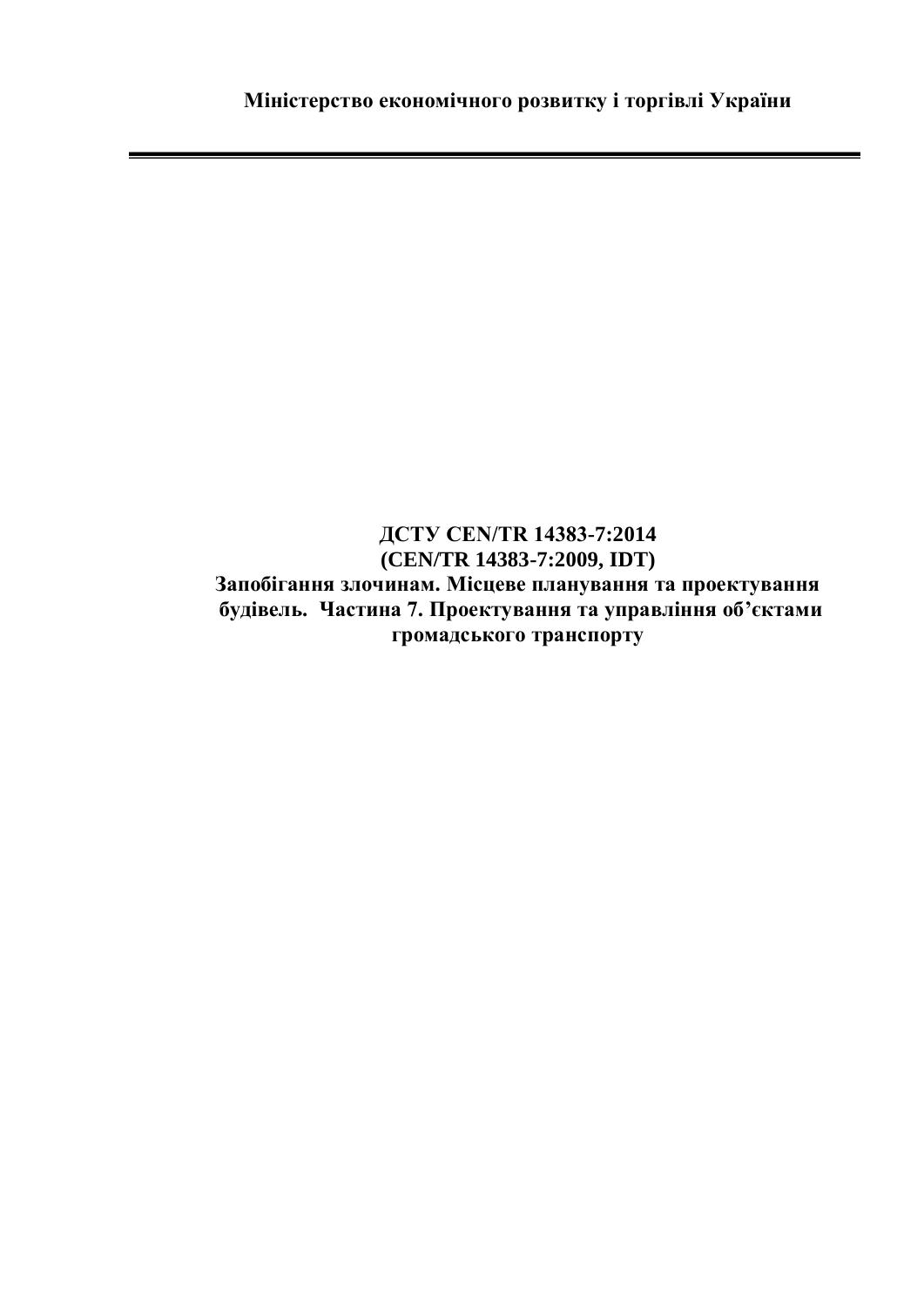EN CEN/TR 14383-7:2009 Prevention of crime - Urban planning and building design - Part 7: Design and management of public transport facilities

Прийнято як національний стандарт методом підтвердження за позначенням ДСТУ CEN/TR 14383-7:2014 Запобігання злочинам. Місцеве планування та проектування будівель. Частина 7. Проектування та управління об'єктами громадського транспорту

Наказ від 30.12.2014 № 1494

Чинний від 1 січня 2016 року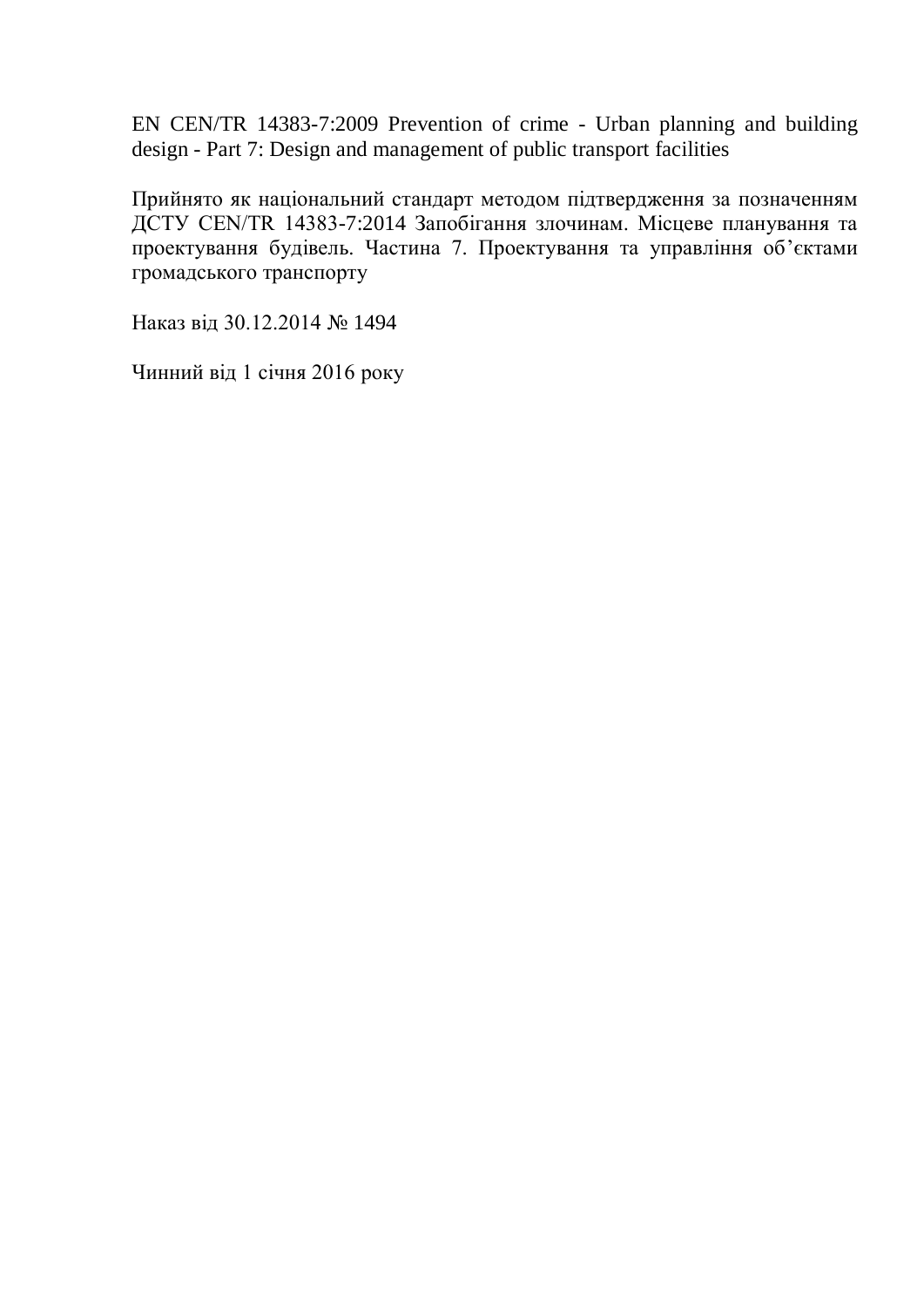## **CONTENTS**

Foreword

Introduction

1 Scope

- 2 Normative references
- 3 Terms and definitions

4 Design and management processes for transport-dedicated areas

- 4.1 General
- 4.2 Organization of the contracting authority and the stakeholders
- 4.2.1 General
- 4.2.2 Contracting authorities
- 4.2.3 Contract partners
- 4.2.4 Specialists who bring their expertise to the project
- 4.2.5 Customers, commercial partners and staff
- 4.2.6 The project managers
- 4.3 The core stages of a project
- 4.4 Creating a new location
- 4.5 Location management
- 5 Analysis, actions and assessment: question-asking methods
- 5.1 General
- 5.2 Crime, antisocial behaviour and fear of crime
- 5.3 General principles on security-related questioning
- 5.4 Design strategies
- 5.4.1 General
- 5.4.2 Anticipation on location management
- 5.4.3 Space usage
- 5.4.4 Legibility
- 5.4.5 Location compatibility with security measures
- 5.5 Management strategies
- 5.5.1 General
- 5.5.2 Responsive location management policy
- 5.5.3 Regulating space usage
- 5.5.4 Legibility and orientation
- 5.5.5 Location compatibility with security measures
- Annex A (informative) Types of crime against people (including staff) and buildings
- A.1 Offence against person
- A.1.1 Assault with physical violence (without theft)
- A.1.2 Assault without physical violence (without theft)
- A.1.3 Sexual assault
- A.1.4 Theft against person
- A.2 Assault against companies, properties and plants
- A.2.1 Assault against properties and plants by damage and /or destruction
- A.2.2 Theft against companies